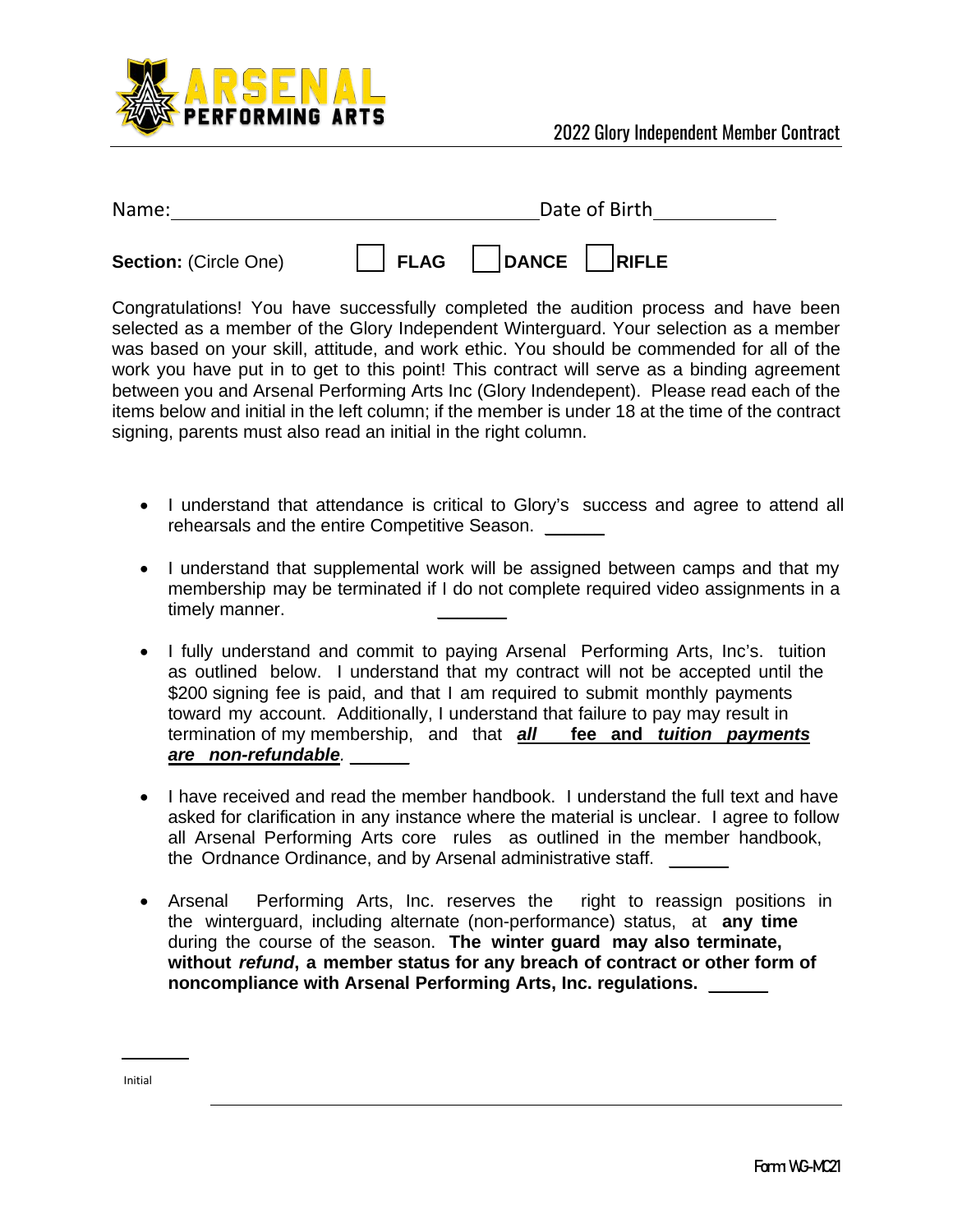

# 2022 Glory Independent Member Contract

# **Member Requirements**

### **Paperwork**

- o Member Responsibility Form
- o Medical Release Form
- o Liability Waiver
- o Copy of Health Insurance Card
- o Birth Certificate
- o Copy of State ID

#### Financial Obligations

- o Equipment Fees
- o Tuition
- o Audition Fees
- o Late Fees

#### Rules and Regulations

- o Participation
- o Code of Conduct
- o Discipline
- o Drug Policy

I (and my parents if under 18) have read this entire contract. I/we understand the full text and have sought clarification in any instance where the material is unclear. Having read and agreed to all of the above conditions, I am prepared to may full commitment to the Arsenal Performing Arts, Inc - Glory Independent Winterguard.

Member Signature Date Parent Signature (if under 18) Date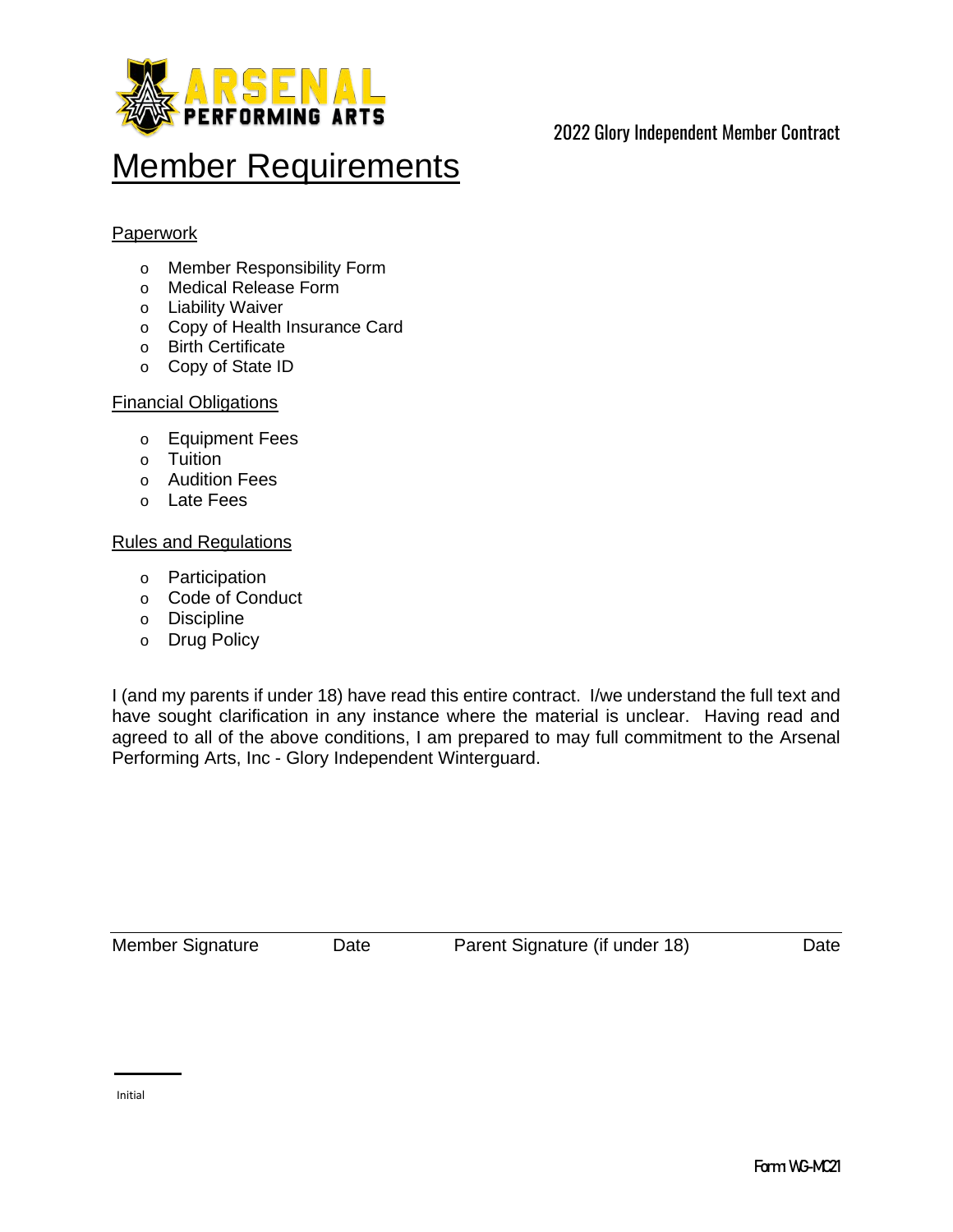

1. Schedule/Attendance Commitment – Rehearsal attendance is strictly required for all members of Glory Independent. Absence is only permissible when the director and staff are notified prior to rehearsal being missed. Academic absences are permitted but members must communicate them to staff at the time of signing this contract. All personal time (such as vacations) should be scheduled in order to avoid conflict with rehearsals and performances.

2. Conduct and Discipline – Members are expected to conduct themselves in a professional manner at all times, regardless of whether they are in rehearsal, attending a performance, or on personal time. Behavior unbecoming of a professional or otherwise contrary to the standards of Arsenal PA will not be tolerated and will result in disciplinary action or termination of membership. Insubordination to staff, volunteers, and student leadership will not be tolerated and will be grounds for immediate disciplinary action or termination of membership without refund.

Equipment – Arsenal PA provides equipment of its own and equipment that has been loaned to us by our partners for the benefit of our members. Members assume full responsibility for equipment they are issued, including being responsible for the full cost of replacing/repairing lost or damaged equipment. Members are expected to treat all equipment with the utmost care. Theft of Arsenal PA's equipment is grounds for immediate termination of membership without refund, and members who are ejected for theft will be barred from future participation in all Arsenal PA's programs.

Personal Belongings – Arsenal PA will not accept responsibility for lost, stolen, or damaged personal belongings of any member, staff, or volunteer.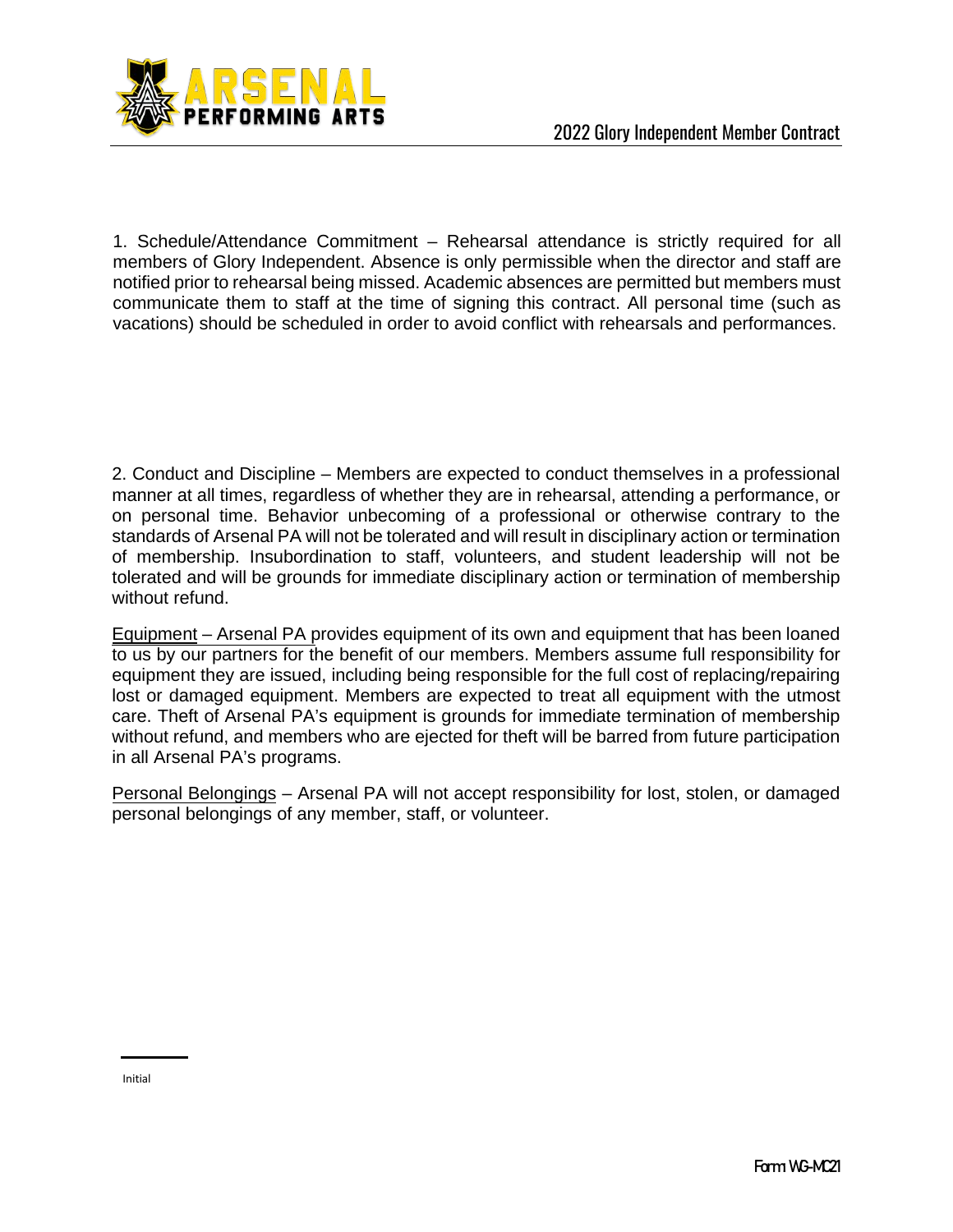

3. Drugs/Smoking – Arsenal PA follows a *zero tolerance drug policy.* Smoking, vaping, and any other use of tobacco products is strictly prohibited. Marijuana use, including smoking, vaping, or "edibles" is also prohibited, even in states where Marijuana use is legal. Use of illegal or non-prescribed drugs is strictly prohibited. Members, including those who are of legal age, are not permitted to drink alcohol at any time while engaged in Arsenal PA activities. Possession of alcohol, tobacco, or any illegal substance is grounds for immediate dismissal from the winter guard without refund.

Prescription medication should be noted on your medical release form and the staff should be notified of any special medical conditions requiring medication.

Housing Sites – Members must follow the rules established by our hosts at our rehearsal/housing facilities. All facilities must be left in the same or better condition than which they were found. You will be required to help with various cleaning duties as designated by the staff and/or member leadership.

3. Financial Commitment – The financial commitment for Arsenal PA is contained in member fees. Member fees consist of Tuition and Audition fees and are required for participation in an APA ensemble.

Tuition - Tuition includes instruction, use of a costume, use of Arsenal PA equipment, transportation/housing/meals on tour, competition entry fees, tickets to the Winterguard International World Championships and end of season banquet. The complete cost of Arsenal PA – Glory Independent Tuition for 2022 will be no more than \$1,600. If you are a member of the University of Texas at El Paso "Diamonds", your fee will have a \$250.00 discount (\$1350.00 is your tuition)

Late fees - non-payment of fees may result in suspension and/or termination of your membership as well as late fees and interest charged to your account. Members who fail to pay the full tuition amount or to come to an agreement with Arsenal's admin staff before tour will not be permitted to travel with the corps.